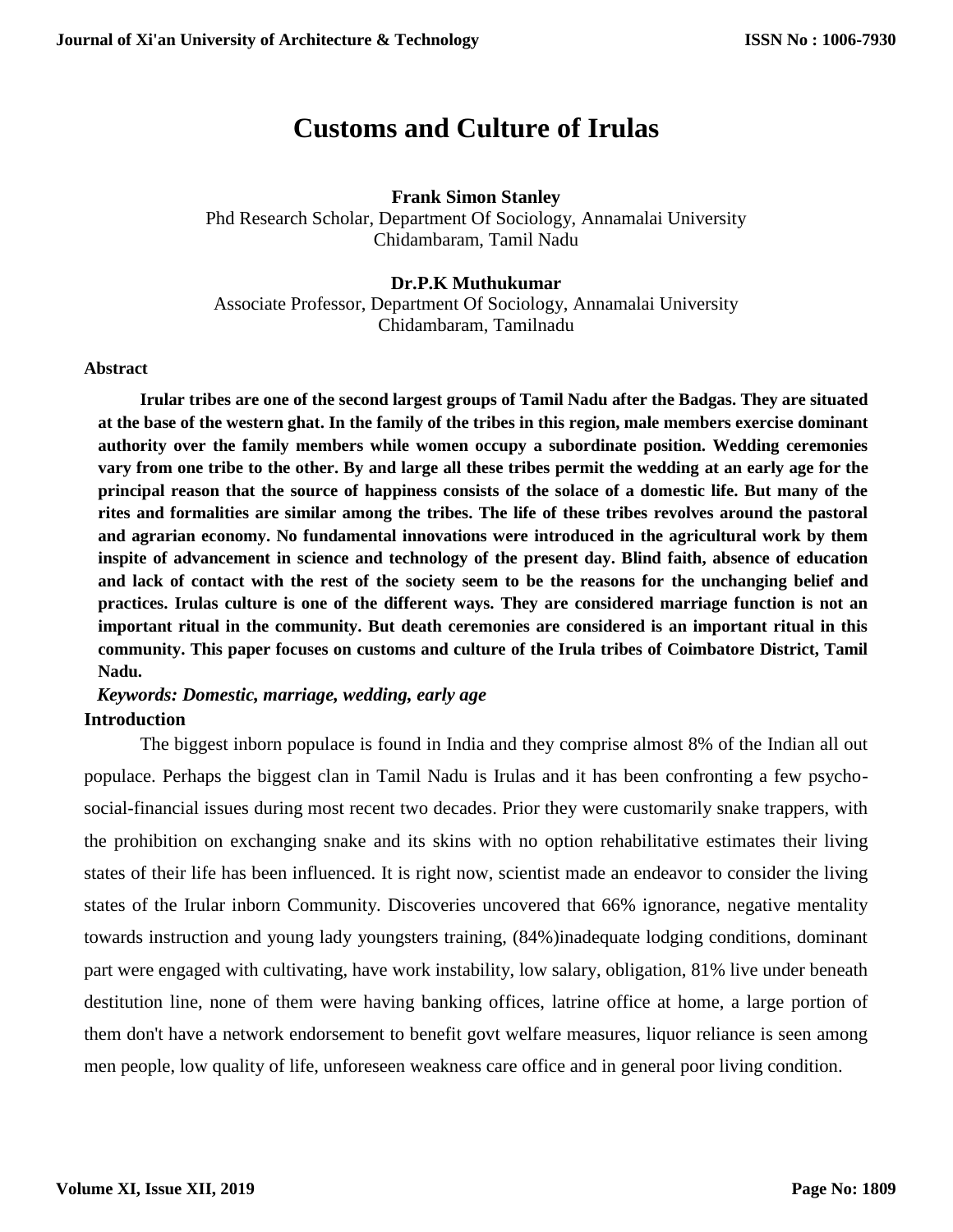#### **Area Profile**

The study was undertaken in Coimbatore district. Coimbatore District is situated in the East of Tamil Nadu. It is one of the small districts of Tamil Nadu. The district has an area of 4723 sq.kms of the state's geographical area, with a scheduled tribe population of 28342 as per the 2011 census. The tribal people constitute 8 percent of the total population of India. The term "tribe" means, a group of people who live at a particular place from time immemorial. Anthropologically the tribe is a system of social organization which includes several local groups- villages, districts on lineage and normally includes a common territory, a common language and a common culture, a common name, political system, simple economy, religion and belief, primitive law and own education system (India tribal belt, en.Wikipedia.org).

## **History**

The Irula inhabit the northern districts of Tamil Nadu, a state in north eastern India. Located not far from the city of Madras, they live in a tropical area subject to monsoon rains. Their language, Irula, is related to Tamil and Kannada, which are southern Dravidian languages. In the Tamil language, the name Irula means "people of darkness." This could refer to their dark-colored skin or to the fact that all important events traditionally took place in the darkness of night. When a girl attains puberty, she is confined to a seclusion hut for seven days, where she is assisted by a few girls of her settlement who have not yet attained puberty. Every day, the girl is given bath after applying turmeric paste and coconut oil on the body. After the seventh day, the girl is taken to the river, accompanied only by women. Once at the river, her bloody clothes will be burned, and the girl will be bathed. Then, if the girl's family has enough money, a function will be held. In this function, the girl will be ritually bathed again. The the girls mothers sisters daughter will drip oil from her left hand onto the back of the girls hand. Then the mother's sister's daughter with very large rings on her finger will tell the girl to bring her hand up and put the oil on top of her own head. When the girl tries to lift her hand, her mother's sister's daughter with the large rings on her right hand will slap the girls hand down. Then she will tell the girl to do it again, and again she will slap the girls hand down. This happens several times. All the members of the settlement assemble and give presents of money to her.

## **Marriage Ceremonies**

Marriage is considered as a sacred and an important event in the life of any individual. Among the irula tribes, men or women were allowed to marry according to their wish and marrying more than one man or woman was not considered as a crime. The marriage is fixed for girls within age limit of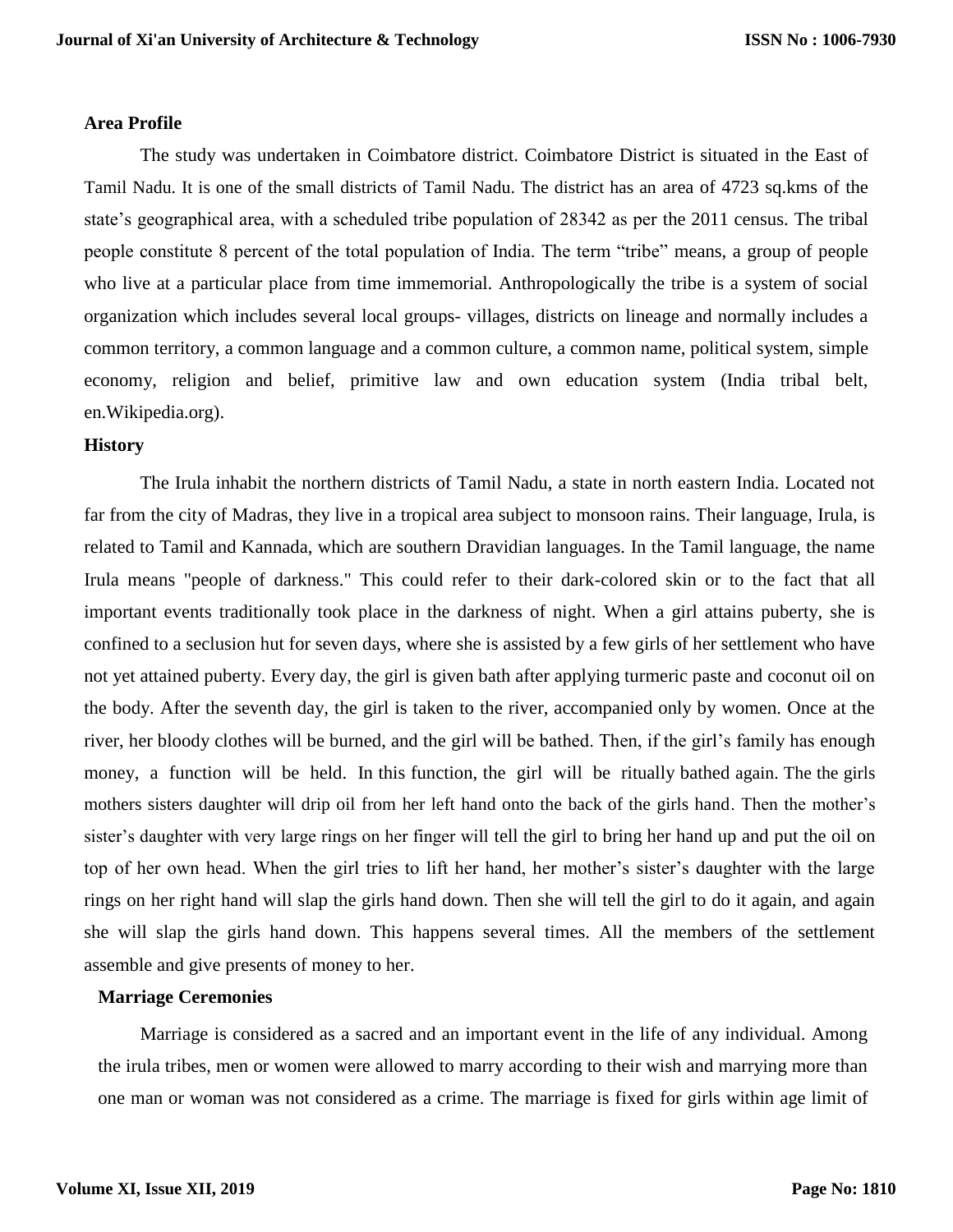12-18 whereas boy's age is form 14-24. People from the same clan within the irula tribe do not intermarry.

Marriages are fixed within family by the parents. Dowry system (money given to the bride groom during the time of marriage by the bride's parents) was common among the irular tribes from the ancient times. Prize has to be bride's house in the form of cash (Rs.1000 – 2000) or cattle. Marriage ceremony takes place in the front of the home or in village temple. The conformation of the marriage is called the groom tie the yellow rope of thali (marital necklace) along with two black beeds as the bride. The married women were not allowed to participate in any of their community function if they were not wearing mangal sutras and along with the family members these women will be thrown out of their community and village. The customs and habits of the irulas are very crude. Irulas are accepted child marriage. Divorces are not permitted for irular tribes.

#### **Delivery Pattern**

Normally, delivery is considered to be the second birth for any woman. But as far as irular tribes were considered, deliveries were conducted at home with the help of a local old lady who had attended the delivery. After the birth, the child is bathed in warm water. The mother confines herself to the seclusion hut for 10 days during which she takes hot water bath after applying a turmeric paste and coconut oil on the body. On the 10th day, she is removed to another seclusion hut, where she remains for 80 days during which she is prohibited from doing any manual work even in the kitchen. The Irular thus observes 91 days birth pollution. The naming ceremony is performed on that day. On the other hand, if the labor pain develops she would pour little amount of castor oil in her left palm and touch it with the right hand fingers, at the same time uttering some words of prayers. The old lady delivery attendant would drop the castor oil and they have a superstitious belief that if the oil drops continuously, the delivery would be very easy for the expectant mother. On the other side, if the oil drops down in separate drops, the delivery would be very difficult.

## **Death Ceremony**

One's death will be proclaimed to everyone. These communities followed the death ceremonies are the body will be kept in a typical tent on a bamboo platform in a posture where both the legs had to be drawn backwards and tied. The closest relatives bring water from the tap. Water is drawn after uttering the name of the dead person three times without looking left or right. Ground saffron or turmeric liquid mixture is sprinkled over the body. Visitors spread white dhoti (cloth) over the body if the death is male and colour cloth in case of female. If the dead is a married man, seven persons from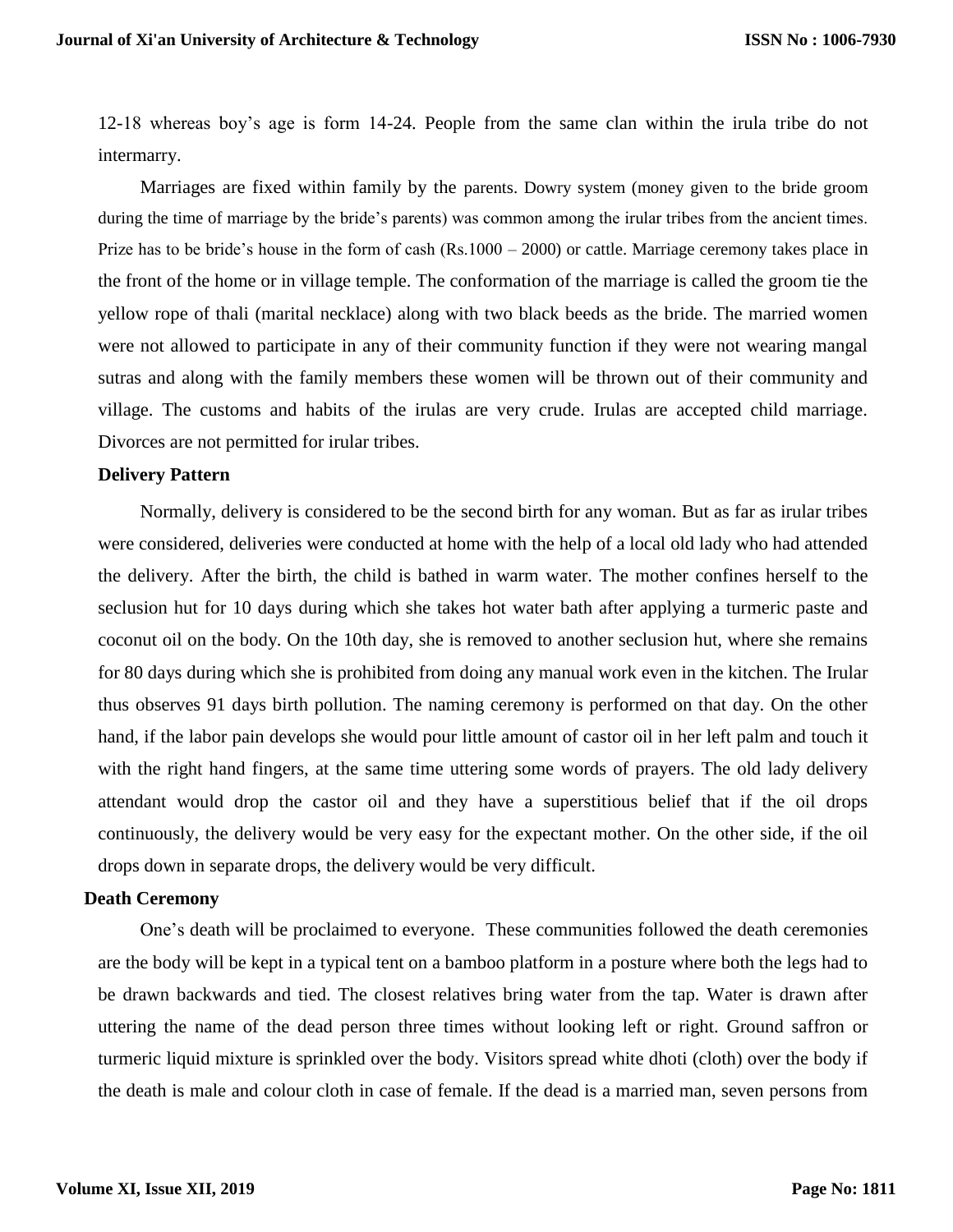seven clan remove the thali (marital necklace) from his wife. If the husband dead, his wife is called widow. The women should not attend any functions and should not remarry.

## **Objectives**

- $\circ$  To Analyze the socio- cultural life of Irulas
- $\circ$  To find out the change due to the Assimilation of innovations cultural traits.

## **Research –Methodology**

The present study was conducted purposely in Nilgris district of Tamilnadu as the district has need for the study because as till now not much study has been conducted there. Irulas are one of the six primitive ethnic group inhabiting the area of the Nilgiris mountains, in the states of Tamil Nadu and Kerala, India. A scheduled tribe, their population in this region is estimated at 25,000 people. This is one the fast depopulating community in India. Their language is called Irulas, which belongs to the Dravidian family. In the Tamil language, the name Irulas means "people of darkness." This could refer to their dark-coloured skin or to the fact that all important events traditionally took place in the darkness of night. In comparison with other tribal population, Irulas are still backward in Education & Employment. A total size of sample that constituted was 100 of respondents. Interview schedule was prepared to examine the socio life of the Irulas

#### **RESULTS AND DISCUSSION**

| S.No         | <b>Economic System</b>                    | <b>Frequency</b> | Percentage |
|--------------|-------------------------------------------|------------------|------------|
|              | <b>Traditional Economic System</b>        |                  |            |
| a)           | Hunting and gathering                     |                  |            |
|              | Changed economic system                   |                  |            |
| a)           | Hunting gathering with Agriculture labour | 15               | 15         |
| $\mathbf{b}$ | Owner cultivator                          | 30               | 30         |
| $\mathbf{C}$ | Daily wages labourer                      | 50               | 50         |
| $\mathbf{d}$ | other                                     | 05               | 05         |
|              | <b>Total</b>                              | <b>100</b>       | 100        |

#### **Changes in the economic system of Irulas**

The above table shows that the economic organization among Irula community categorized in to two categories i.e. Traditional economic system and changed economic system . But now a days no respondent use traditional hunting and gathering economic system in fact the economic of 100 percent respondents have changed, in which the economy of 15 percent respondent is hunting gathering with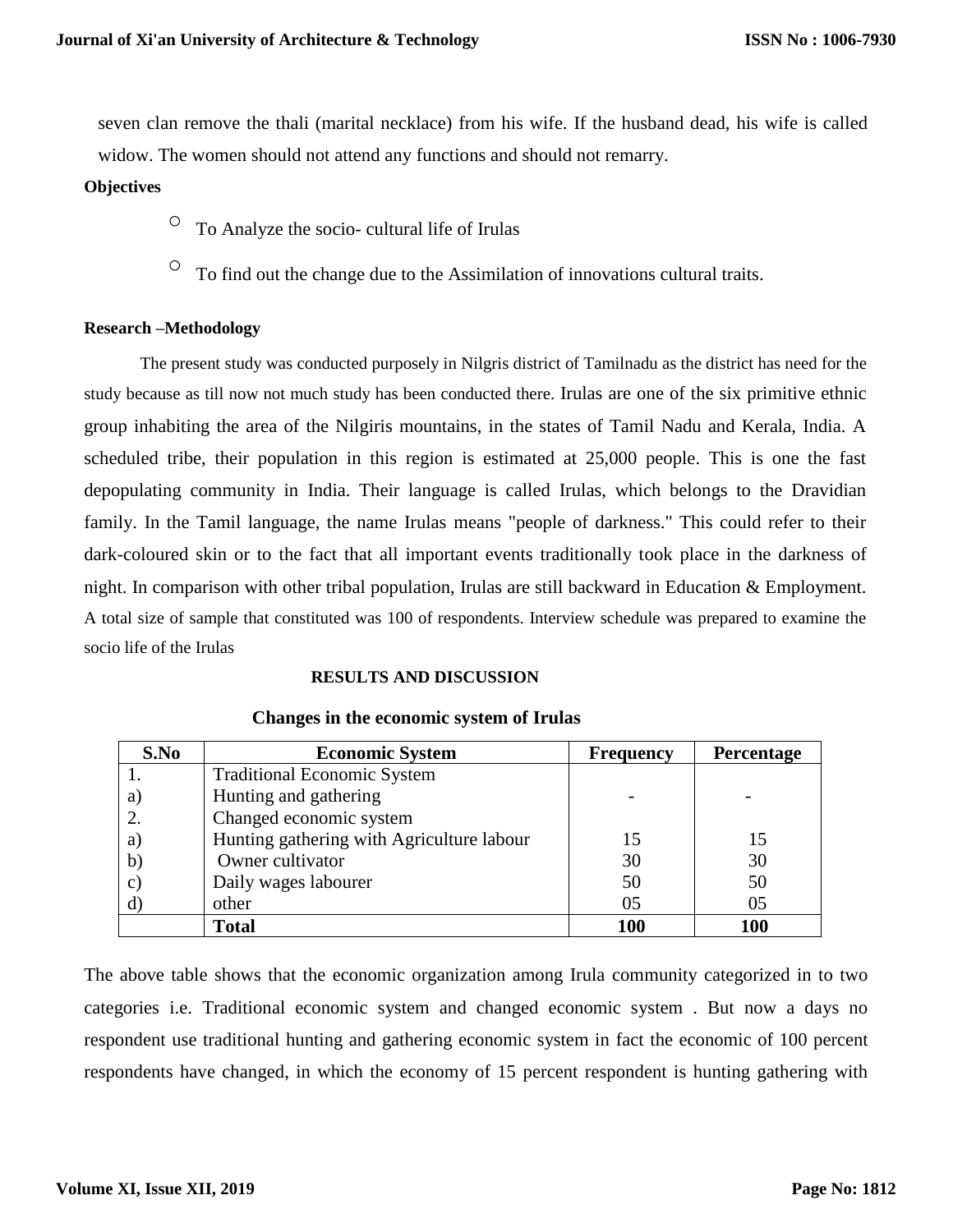Agriculture labour, 30 percent respondent are owner cultivator and 50 percent respondent are daily wages labourers while 5 percent involve in other work such as self employed, private or government job.

| S.No | <b>Traditional dress</b>              | <b>Frequency</b> |    | Percentage   Modern dress      | <b>Frequency</b> | <b>Percen</b><br>tage |
|------|---------------------------------------|------------------|----|--------------------------------|------------------|-----------------------|
| 1.   | Dhoti, Ganji, Kurta,<br>Gamcha        | 20               | 20 | Pants, Shirt,<br>T-Shirt, Jean | 70               | 70                    |
|      | Saree, Saaya, Blouse<br>Salwar kameez | 10               | 10 |                                |                  |                       |
|      | <b>Total</b>                          | 30               | 30 |                                | 70               |                       |

**Changes in the Dress pattern of Irulas** 

 Study reveals that modernization has put a huge impact on the dressing pattern of irula tribe as the time changes they start wearing more western clothes in comparison to traditional clothes more often and these changes can be seen in young generation lying between 15 to 40 years of age, from above table it can be seen that only 30 per cent of the respondents wear traditional clothes while 70 per cent of the respondents wear western clothes. The above finding is in conformity with study of Khoper and Talikar (1999)

**Changes in the house of pattern of Irulas** 

| S.No.         | <b>Economic system</b>        | <b>Frequency</b> | <b>Percentage</b> |
|---------------|-------------------------------|------------------|-------------------|
|               | Traditional house pattern     |                  |                   |
| a)            | House under the tree          |                  |                   |
|               | Grass roof house(hut)         |                  |                   |
| b)            | <b>Changed Houses</b>         |                  |                   |
|               |                               |                  |                   |
| a)            | Mudwall with grass roof house | 65               | 65                |
| b)            | Semi cemented                 | 30               | 30                |
| $\mathbf{c})$ | Cemented house                | 05               | 05                |
|               | <b>Total</b>                  |                  | <b>100</b>        |

The above table, based upon observation shows that house pattern among Irulas i.e. traditional and changed house pattern. Now a days no respondents are living in traditional grass root house (hut) while 65 percent respondents live in kuccha house with grass roof,5 percent respondents live in cemented house with tiled roof and 30 percent respondent live in cemented house that is of changed house pattern.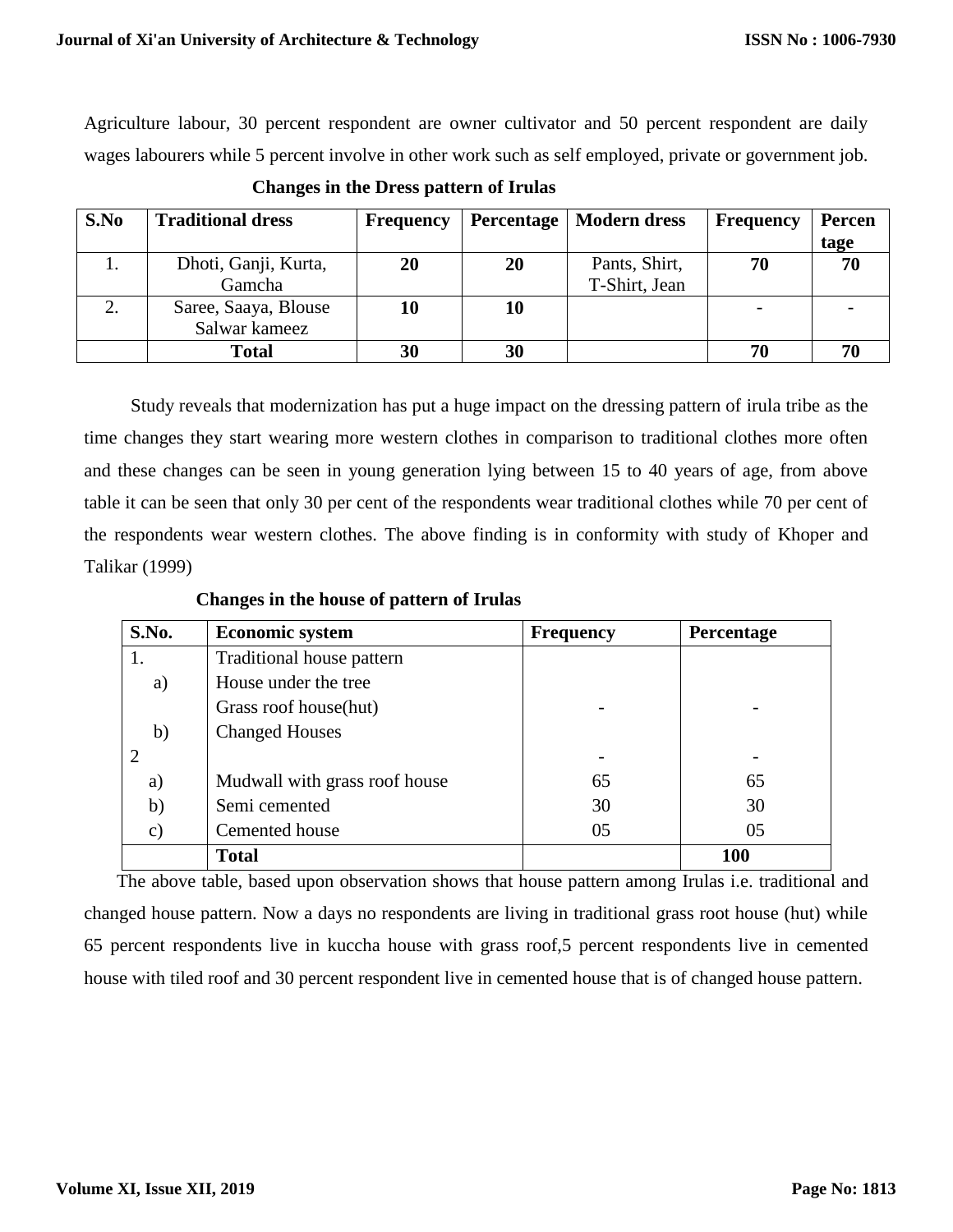| S.No | <b>Traditional</b>                  | <b>Frequency</b> | Percentage | <b>Adopted ornaments</b> | <b>Frequency</b> | Percentage |
|------|-------------------------------------|------------------|------------|--------------------------|------------------|------------|
| 1.   | Silver jewelry                      | 20               | 20         | Artificial ornaments     | 70               | 70         |
| 2.   | String of red<br>and<br>While beads |                  |            | Other ornaments          |                  |            |
|      | Total                               | 27               | 27         |                          | 73               | 73         |

**Cultural changes in the ornament of Irulas**

The above table shows that 20 percent respondents wear silver jewelleries and 7 percent respondents wear string of red and white beads that is traditional while in changed ornaments 70 percent respondents wear artificial metal ornament and 3 percent respondent wear other ornaments. Changes in the ornament and pattern of ornament are due to changes in the economy and their purchasing power.

| S.No. | <b>Traditional</b>   | <b>Frequency</b> | <b>Percentage</b> | <b>Media</b>         | <b>Frequency</b> | <b>Percentage</b> |
|-------|----------------------|------------------|-------------------|----------------------|------------------|-------------------|
|       | <b>Entertainment</b> |                  |                   | <b>Entertainment</b> |                  |                   |
|       | <b>Folk Songs</b>    |                  |                   | Radio/stereo         |                  |                   |
| ۷.    | <b>Folk Dance</b>    | 10               |                   | Television           |                  |                   |
| J.    | Folk tale            |                  |                   | Mobile               | $72^{\circ}$     | 70                |
|       | <b>Total</b>         |                  | 22                |                      | 78               | 78                |

**Changes in the Entertainment media due to developmental programme**

 In the above table shows that the entertainment media used by Irulas is divided in to two category i.e. traditional entertainment media and changed entertainment media, but now a days 10 percent respondents entertained by Folk song and 10 percent respondents by Folk dance and only 1 percent by Folk tale while 4 percent respondents listen Radio, Stereo, 2 percent respondents see television and 72 percent respondents use mobile phone in changed entertainment media. In every village most of people use mobile as their entertainment medium and skipping the traditional entertainment.

# **Change pattern of economic transaction within community and influence of developmental**

**rogramme.**

| S.No | <b>Transaction material</b> Traditional way | of transaction with | percent   Changed way of   Percent   Total<br>transaction with |     |     |
|------|---------------------------------------------|---------------------|----------------------------------------------------------------|-----|-----|
|      | Edible things                               | Edible things       | Money                                                          | 100 | 100 |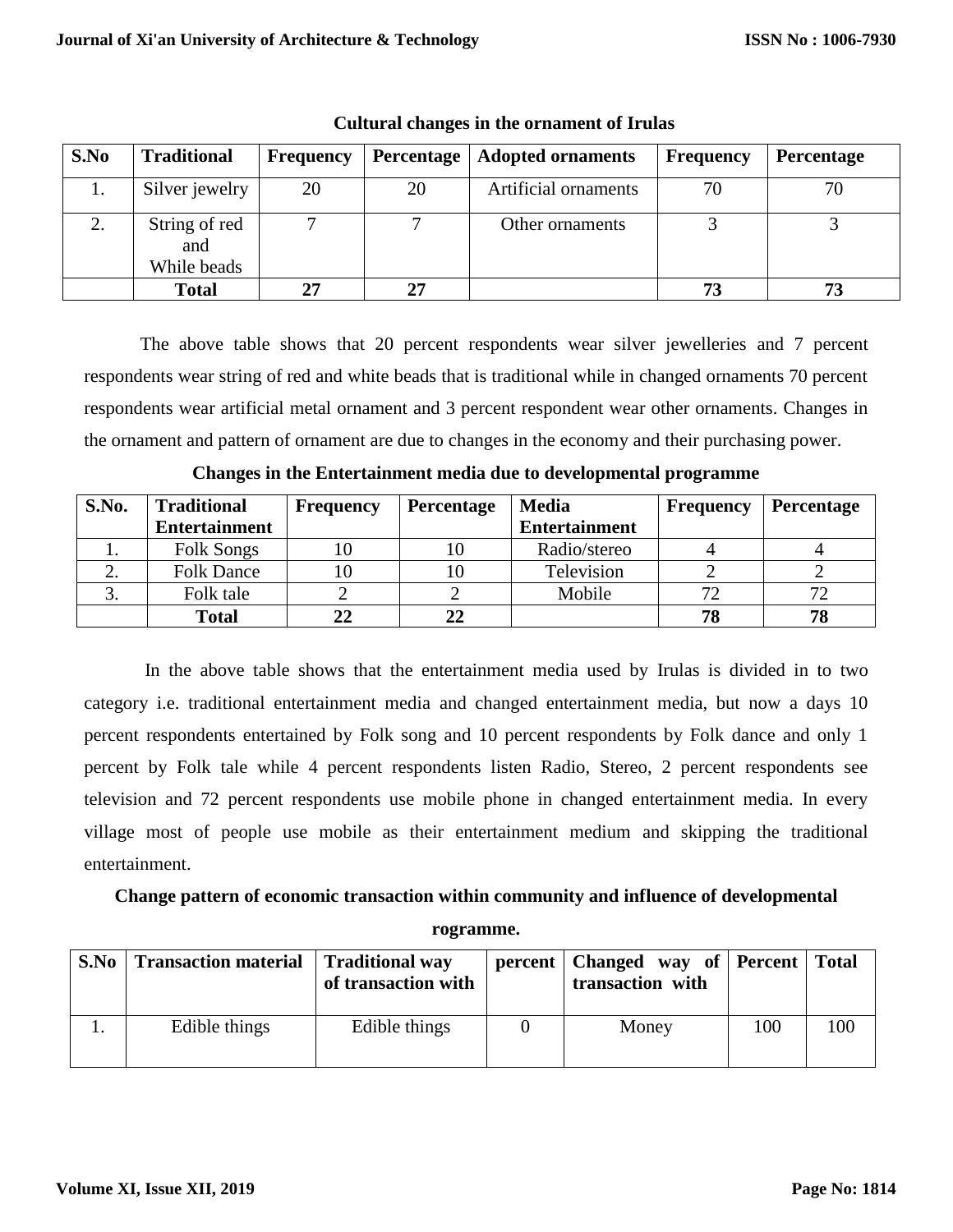| <u>.</u> | Other things e.g Mat, | Edible things (rice) | Money | $\Omega$ | 100 |
|----------|-----------------------|----------------------|-------|----------|-----|
|          | Broom, Basket etc     |                      |       |          |     |

The above table shows transaction within community in which only no respondent transact edible things with edible things and 100 percent with money and 5 percent respondents transact their artifacts with edible things, while 95 percent with money. Transaction within community with edible things is traditional while with money is changed why of transaction developmental programme, training has changed attitude of Irulas community where the mode of transaction how been changed instead edible things environment of money is slightly increasing.

**Changing pattern of economic transaction within community and influence of developmental** 

| S.No | <b>Transaction</b><br>material | <b>Traditional way</b><br>of transaction with |              | <b>Total</b> | of<br><b>Frequency</b><br>respondent do<br>not transact | <b>Total</b> |
|------|--------------------------------|-----------------------------------------------|--------------|--------------|---------------------------------------------------------|--------------|
|      |                                | Ins                                           | <b>Money</b> |              |                                                         |              |
|      | Hunted Material                | $\cdot$ 2                                     |              | 17           | 83                                                      | 100          |
| 2.   | Gathered                       | 2                                             | 14           | 17           | 83                                                      | 100          |
|      | Material                       |                                               |              |              |                                                         |              |
| 3.   | Mats                           |                                               |              | 17           | 83                                                      | 100          |
| 4.   | <b>Brooms</b>                  |                                               |              | 17           | 83                                                      | 100          |

**programmes.**

 The above table shows that only 2 percent respondents transact hunted material with grains and 15 percent transact with money and 83 percent respondents do not transact, 3 percent respondents transact gathered material with grains and 314 percent with money while rest respondents do not transact. No respondents transacts mat with grains and 17 percent respondents with money while resting respondent do not transact No respondent transact brooms with grains and 17 percent respondents transact with money while resting respondents do not transact,

**Change in types of utensils used by respondents**

| Sr.no. | <b>Traditional</b>       | <b>Frequency</b> | Percentage | Modern               | <b>Frequency</b> | Percentage |
|--------|--------------------------|------------------|------------|----------------------|------------------|------------|
|        | <b>Utensils</b>          |                  |            | <b>Utensils</b>      |                  |            |
|        | Earthen Pots             |                  | 3.0        | Steel utensils       | 30               | 30         |
| 2.     | $\overline{\phantom{0}}$ |                  |            | Aluminum<br>utensils | 67               | 67         |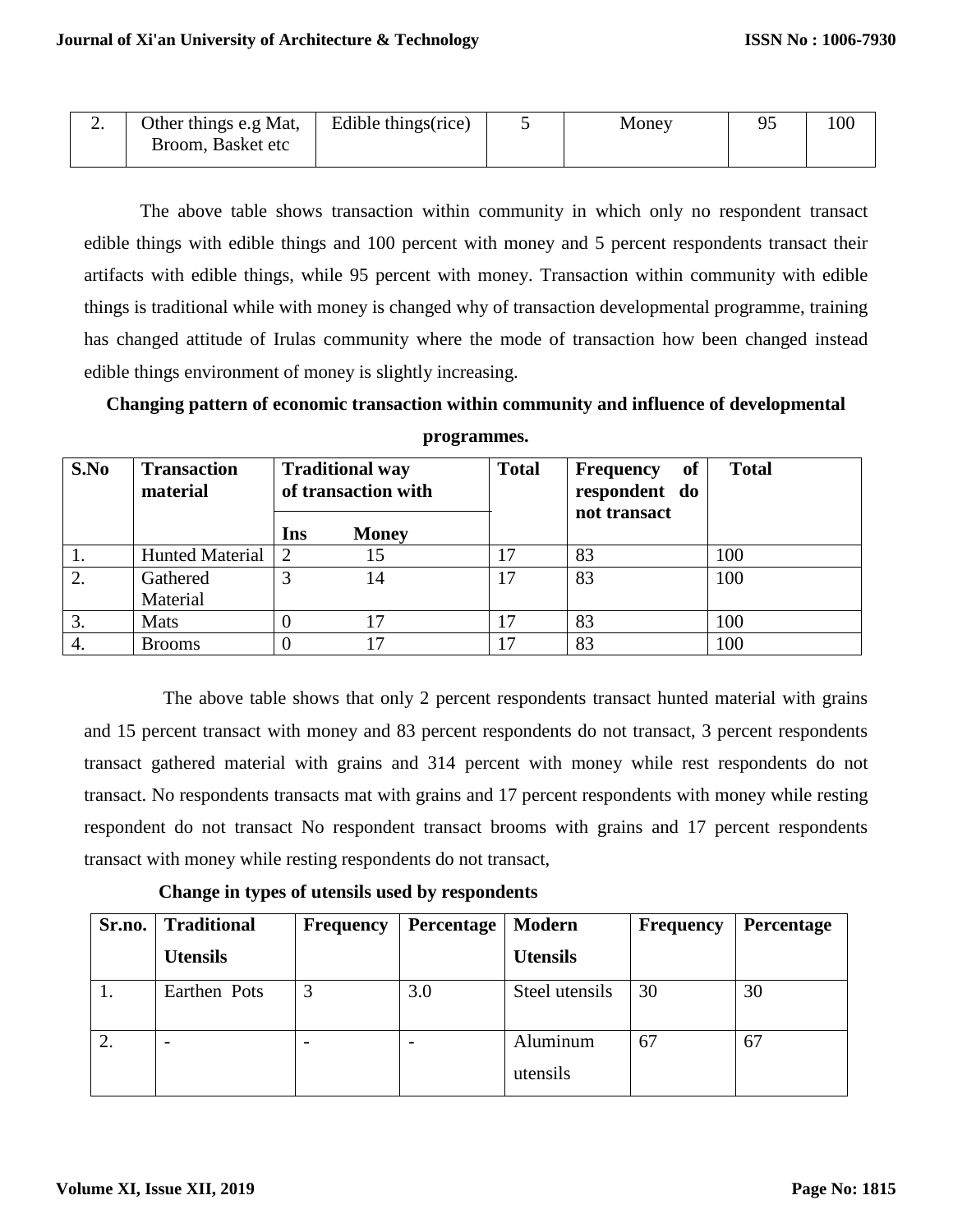| œ<br>____ |  | <b>AN</b><br> |  |
|-----------|--|---------------|--|
|           |  |               |  |

As per the study reveals that earthen pots are difficult to maintain and are not long lasting and in case of aluminum and steel utensils they are long lasting and easy to maintain they can be use on stove, gas and on earthen chulha as well while earthen pot can only be use on earthen chulha, the above table shows that 67 per cent of the respondents use aluminum utensils 30 percent use steel utensils while only 3 per cent of the respondents still use earthen pots.

| S.No | <b>Types of Arts</b> | <b>Frequency</b> | Percentage |
|------|----------------------|------------------|------------|
| ī.   | <b>Basketry</b>      | 10               | 10.00      |
| 2.   | Tattoo               | 15               | 15.00      |
| 3.   | Wall art             | 75               | 75.00      |
|      | <b>Total</b>         | 100              | 100.00     |

## **Assimilation of Arts and Rituals**

Artifacts is the one of the most import rant and integral part of tribal life. It gives them a different identity and it is also one of their work for survival, with changing time this tradition of making of artifacts had slightly decreased but still can be seen among them. Wall art is the most Above table shows that 75 percent of the respondents involve in wall art will 10 percent and 15 percent are respectively involve in basketry and tattoo

**Changes in the daily life materials due to the modernization**

| S.No | <b>Traditional Item</b>                             | <b>Frequen</b> | Percentage | Change and adopted                      | <b>Frequenc</b> | Percentage |
|------|-----------------------------------------------------|----------------|------------|-----------------------------------------|-----------------|------------|
|      |                                                     | cy             |            | item                                    | V               |            |
| 1.   | Stone Grinder or<br>Wooden Grinder                  | 100            | 100        | Electronic grinder                      |                 |            |
| 2.   | Agriculture<br>Wooden<br>implement                  | 90             | 90         | Modified plough                         | 10              | 10         |
| 3.   | <b>Hunting Gathering</b><br>Stone and wood<br>tools | 95             | 95         | Modified Hunting and<br>gathering tools | 5               | 5          |
| 4.   | Mat                                                 | 85             | 85         | Chair, cot, stool                       | 15              | 15         |
| 5.   | Oil lamp                                            | 55             | 55         | Electric bulb and torch                 | 45              | 45         |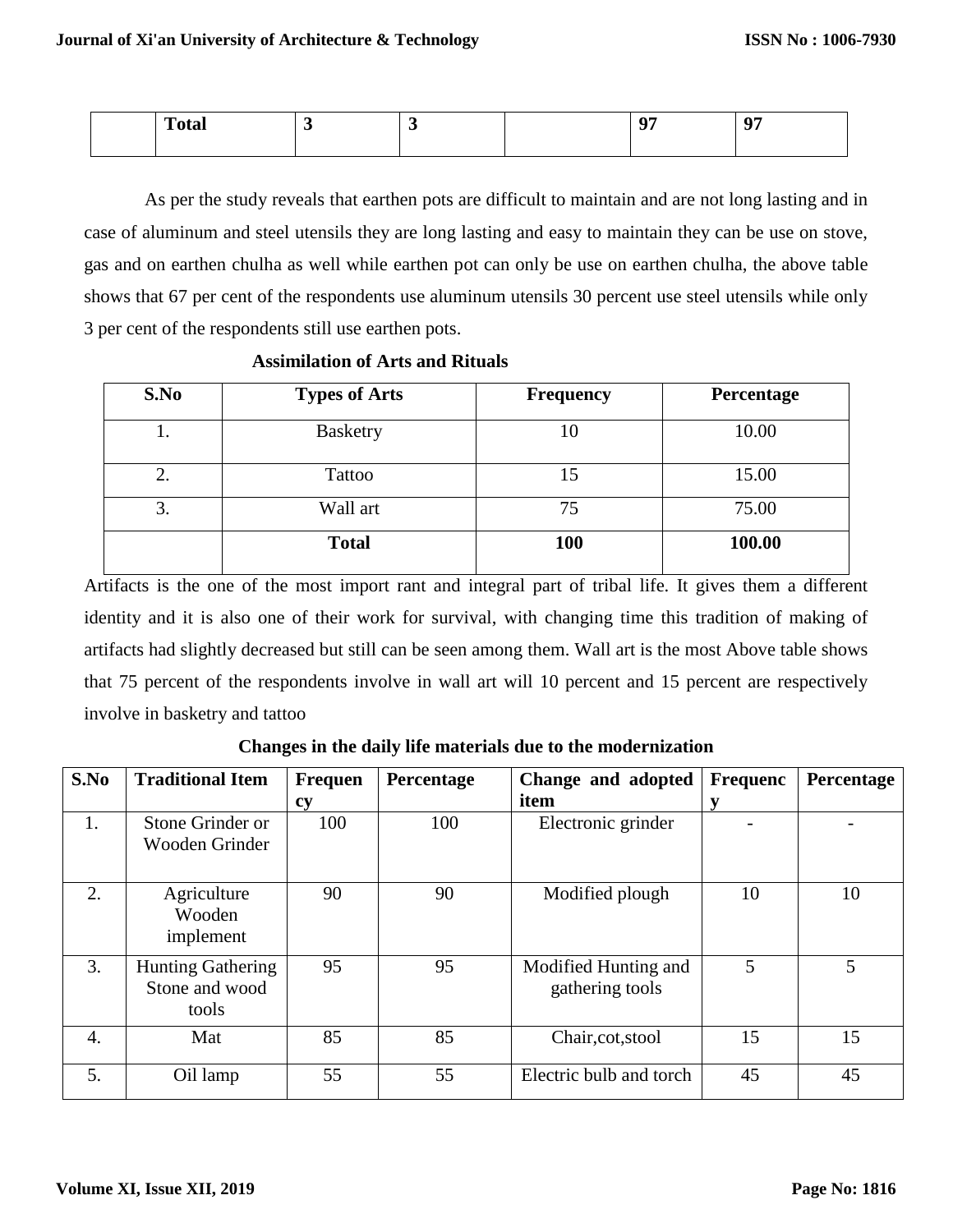| $\mathbf{b}$ | Cotton rope                        | 22 | 22 | Plastic rope                                                    | 78 | 78 |
|--------------|------------------------------------|----|----|-----------------------------------------------------------------|----|----|
| $\mathbf{r}$ | Pitcher                            |    |    | Plastic and metal<br>buckets                                    | 95 | 95 |
| 8.           | Earthen pots for<br>storing grains | 95 | 95 | Aluminium, plastic or<br>steel containers for<br>storing grains |    |    |
|              | Wooden comb                        |    |    | Plastic comb                                                    | 98 | 98 |

 In the above table it is shown that some changed material cultures are slowly-slowly introduced as technology developed but presently in traditional items 100 percent respondents used stone grinder and wooden masala grinder, 90 percent Agricultural wooden implements,95 percent hunting gathering stone and wood tools, 85 percent mat, 55 percent oil lamp, 22 percent cotton rope, 5 percent pitcher, 95 percent Earthen pots for storing grains, 2 percent wooden comb while no respondents used electronic grinder and Mixi, 10 percent modified plough, 95 percent modified hunting gathering tools,15 percent respondents used chair, cot, 45 percent electric bulb and torch, 78 percent plastic rope, 95 percent plastic bucket,5 percent Aluminium or steel or plastic containers for storing grains, 95 percent respondents use plastic comb due to modernization and demonstration of innovated things they take benefit from these things. Due to culture diffusion Irula community is adopting innovated material cultures instead of their traditional one.

## **Conclusion**

In the family of the tribes in this region, male members exercise dominant authority over the family members while women occupy a subordinate position. Wedding ceremonies vary from one tribe to the other. By and large all these tribes permit the wedding at an early age for the principal reason that the source of happiness consists of the solace of a domestic life. But many of the rites and formalities are similar among the tribes. The life of these tribes revolves around the pastoral and agrarian economy. No fundamental innovations were introduced in the agricultural work by them inspite of advancement in science and technology of the present day. Blind faith, absence of education and lack of contact with the rest of the society seem to be the reasons for the unchanging belief and practices. The tribes are also the citizens of India and hence the promotion of their welfare is of equal importance. Both the governments, individuals and service organizations must jointly formulate certain plans and programmes to improve the economic conditions of the tribes and bring them to a state of secured living. To realize this, the housing, educational, medical, and agricultural, trade, communication and banking facilities can be provided by the said agencies generously. The tribes